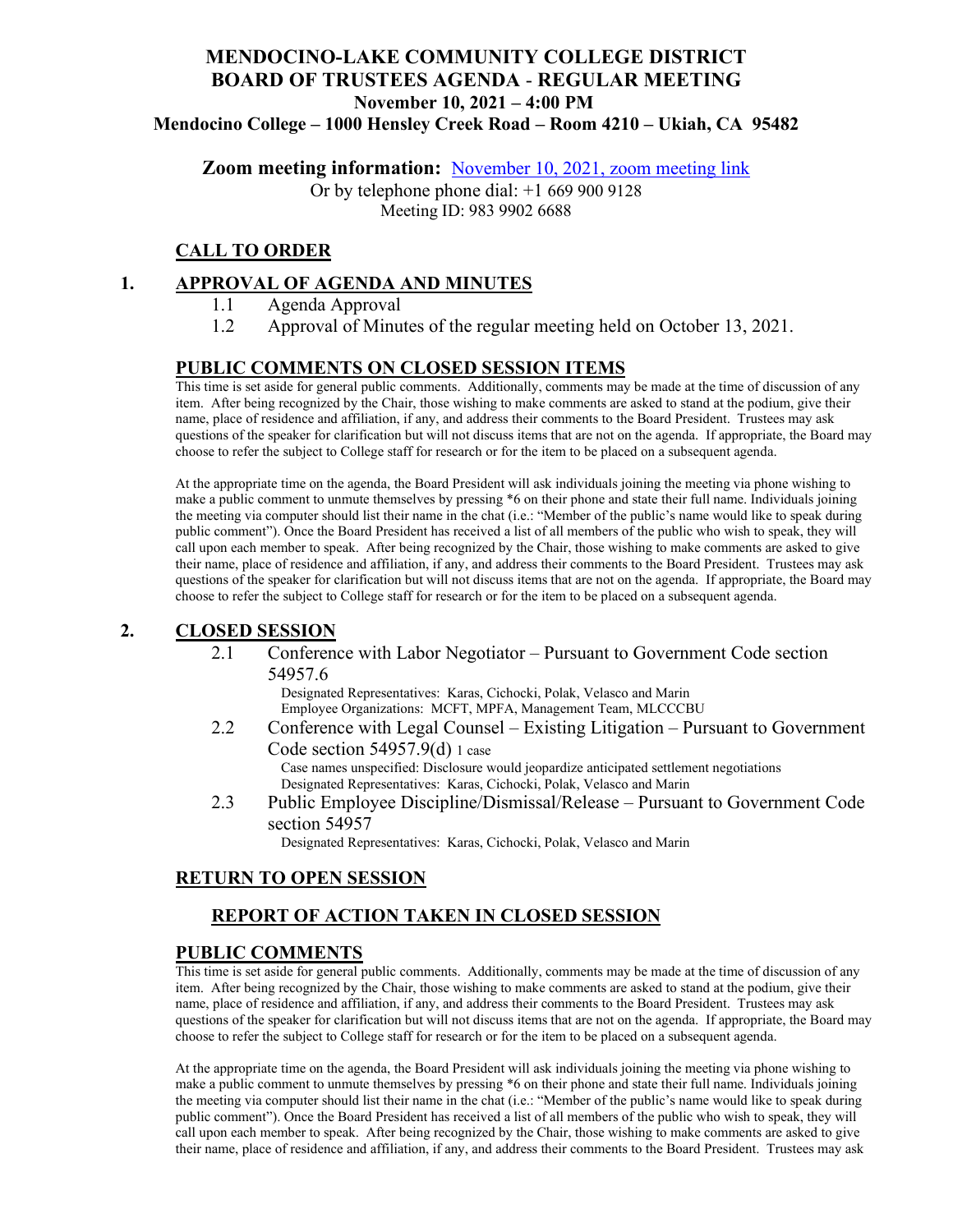questions of the speaker for clarification but will not discuss items that are not on the agenda. If appropriate, the Board may choose to refer the subject to College staff for research or for the item to be placed on a subsequent agenda.

### **3. PRESIDENT AND ADMINISTRATION REPORT**

3.1 A report from Superintendent/President Karas is presented as information

## **CONSENT AGENDA**

### **4. Personnel**

- 4.1 Consideration to approve Personnel List Short Term Non-Continuing Employees
- Recommendation to approve the list of short-term non-continuing personnel as presented 4.2 Consideration to Employ – Classified
- Recommendation to approve the employment of classified personnel as presented 4.3 Consideration to Employ – Full-Time Temporary Faculty
- Recommendation to approve the employment of the full-time temporary faculty as presented
- 4.4 Consideration to Employ Temporary Classified Administrator Recommendation to ratify the employment of a temporary Classified Administrator as presented
- 4.5 Consideration of Transfer Classified Recommendation to approve the classified transfer as presented
- 4.6 Consideration to approve Working Out of Class Compensation Recommendation to approve the Working Out of Class Compensation as presented
- 4.7 Mendocino-Lake Community College District Contract Reopeners to Mendocino-Lake Community College Classified Bargaining Unit/SEIU, Local 1021 (MLCCCBU) 2022/23

Recommendation to receive the initial 2022/23 reopener collective bargaining proposal from the Mendocino-Lake Community College District as presented

### **5. Other Items**

- 5.1 Fiscal Report as of September 30, 2021 Recommendation to accept the report as presented
- 5.2 Quarterly Fiscal Status Report AB2910 Recommendation to accept the report as presented
- 5.3 Authorization for Remote Teleconference Meetings Resolution #11-21-01 Recommendation to adopt Resolution 11-21-01 as presented
- 5.4 Sale of Surplus Property Recommendation to authorize the sale of surplus property as presented

### **6. ACTION ITEMS**

- 6.1 Award of Contract North County Center HVAC Project Recommendation to award the North County Center HVAC project contract as presented
- 6.2 Board Policy Additions and Revisions Second Reading Recommendation to approve the Board policy additions and revisions as presented

### **7. BIG PICTURE**

Big Picture/Big Projects - Facilities Planning at MLCCD A presentation by MacAdam Lojowsky, Director of Facilities

### **8. INFORMATIONAL ITEMS AND REPORTS**

- 8.1 Mendocino College Foundation, Inc.
	- Mendocino college Foundation informational report
- 8.2 Constituent Group Reports
- Reports from constituent groups are presented as information 8.3 Board Policy Additions and Revisions – First Reading
- Revisions and additions to Board policies are presented for information and review
- 8.4 Board Policy Deletion First Reading Deletion of current board policy is presented as information for review